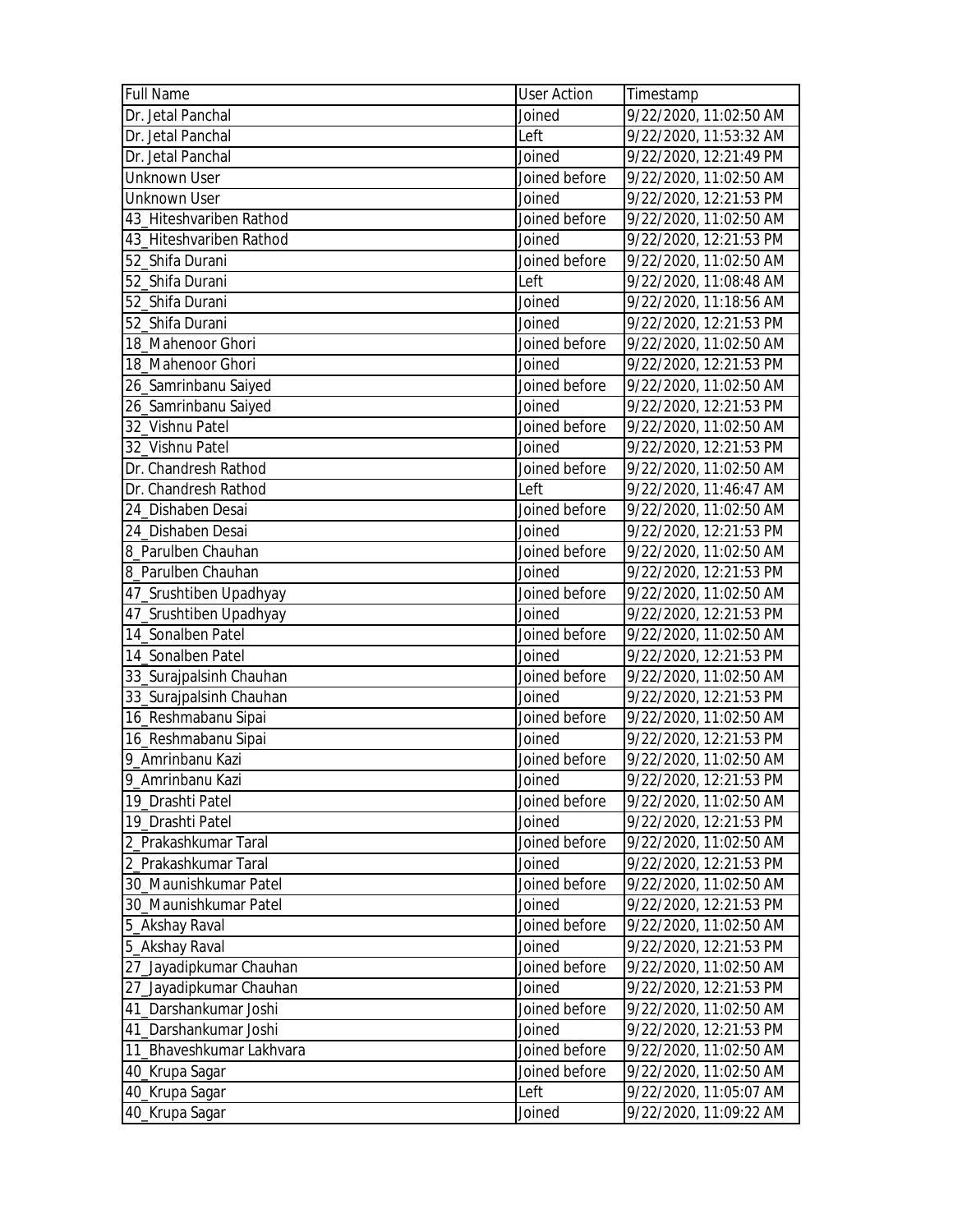| 40_Krupa Sagar           | Joined        | 9/22/2020, 12:21:53 PM |
|--------------------------|---------------|------------------------|
| 48_Sahil Pandav          | Joined before | 9/22/2020, 11:02:50 AM |
| 48_Sahil Pandav          | Left          | 9/22/2020, 11:06:28 AM |
| 48_Sahil Pandav          | Joined        | 9/22/2020, 11:06:43 AM |
| 48_Sahil Pandav          | Joined        | 9/22/2020, 12:21:53 PM |
| 29 Chintankumar Panchal  | Joined before | 9/22/2020, 11:02:50 AM |
| 29_Chintankumar Panchal  | Joined        | 9/22/2020, 12:21:53 PM |
| 42_Piyushkumar Talar     | Joined before | 9/22/2020, 11:02:50 AM |
| 42_Piyushkumar Talar     | Joined        | 9/22/2020, 12:21:53 PM |
| 45 Twinkle Gandhi        | Joined before | 9/22/2020, 11:02:50 AM |
| 45_Twinkle Gandhi        | Joined        | 9/22/2020, 12:21:53 PM |
| 17_Mukeshkumar Bhoi      | Joined before | 9/22/2020, 11:02:50 AM |
| 17_Mukeshkumar Bhoi      | Joined        | 9/22/2020, 12:21:53 PM |
| 34_Ankushsinh Chauhan    | Joined before | 9/22/2020, 11:02:50 AM |
| 34_Ankushsinh Chauhan    | Left          | 9/22/2020, 11:04:43 AM |
| 34_Ankushsinh Chauhan    | Joined        | 9/22/2020, 11:11:56 AM |
| 34_Ankushsinh Chauhan    | Joined        | 9/22/2020, 12:21:53 PM |
| 25_Ravikumar Patel       | Joined before | 9/22/2020, 11:02:50 AM |
| 25 Ravikumar Patel       | Joined        | 9/22/2020, 12:21:53 PM |
| 36_Parth Patel           | Joined before | 9/22/2020, 11:02:50 AM |
| 36_Parth Patel           | Joined        | 9/22/2020, 12:21:53 PM |
| 28_Jigneshkumar Damor    | Joined before | 9/22/2020, 11:02:50 AM |
| 28_Jigneshkumar Damor    | Joined        | 9/22/2020, 12:21:53 PM |
| 38_Kishankumar Prajapati | Joined        | 9/22/2020, 11:03:02 AM |
| 38_Kishankumar Prajapati | Joined        | 9/22/2020, 12:21:53 PM |
| 4_Ashaben Zala           | Joined        | 9/22/2020, 11:03:20 AM |
| 4 Ashaben Zala           | Left          | 9/22/2020, 11:09:03 AM |
| 4_Ashaben Zala           | Joined        | 9/22/2020, 12:21:53 PM |
| 50_Hemanginiben Bamania  | Joined        | 9/22/2020, 11:03:50 AM |
| 50_Hemanginiben Bamania  | Joined        | 9/22/2020, 12:21:53 PM |
| 39_Akashkumar Patel      | Joined        | 9/22/2020, 11:04:35 AM |
| 39 Akashkumar Patel      | Left          | 9/22/2020, 11:12:31 AM |
| 39_Akashkumar Patel      | Joined        | 9/22/2020, 11:12:54 AM |
| 39_Akashkumar Patel      | Left          | 9/22/2020, 11:30:51 AM |
| 39_Akashkumar Patel      | Joined        | 9/22/2020, 11:31:09 AM |
| 39_Akashkumar Patel      | Joined        | 9/22/2020, 12:21:53 PM |
| 1_Farhinbegam Pathan     | Joined        | 9/22/2020, 11:06:26 AM |
| 1_Farhinbegam Pathan     | Joined        | 9/22/2020, 12:21:53 PM |
| 46_Parth Chauhan         | Joined        | 9/22/2020, 11:06:31 AM |
| 46_Parth Chauhan         | Joined        | 9/22/2020, 12:21:53 PM |
| 51_Harshil Patel         | Joined        | 9/22/2020, 11:06:32 AM |
| 51_Harshil Patel         | Joined        | 9/22/2020, 12:21:53 PM |
| 10_Nigarbanu Shaikh      | Joined        | 9/22/2020, 11:06:50 AM |
| 10_Nigarbanu Shaikh      | Left          | 9/22/2020, 11:22:25 AM |
| 10_Nigarbanu Shaikh      | Joined        | 9/22/2020, 11:24:48 AM |
| 10_Nigarbanu Shaikh      | Left          | 9/22/2020, 11:32:35 AM |
| 10_Nigarbanu Shaikh      | Joined        | 9/22/2020, 11:33:08 AM |
| 10_Nigarbanu Shaikh      | Joined        | 9/22/2020, 12:21:53 PM |
| 44_Grishma Patel         | Joined        | 9/22/2020, 11:07:46 AM |
| 44_Grishma Patel         | Joined        | 9/22/2020, 12:21:53 PM |